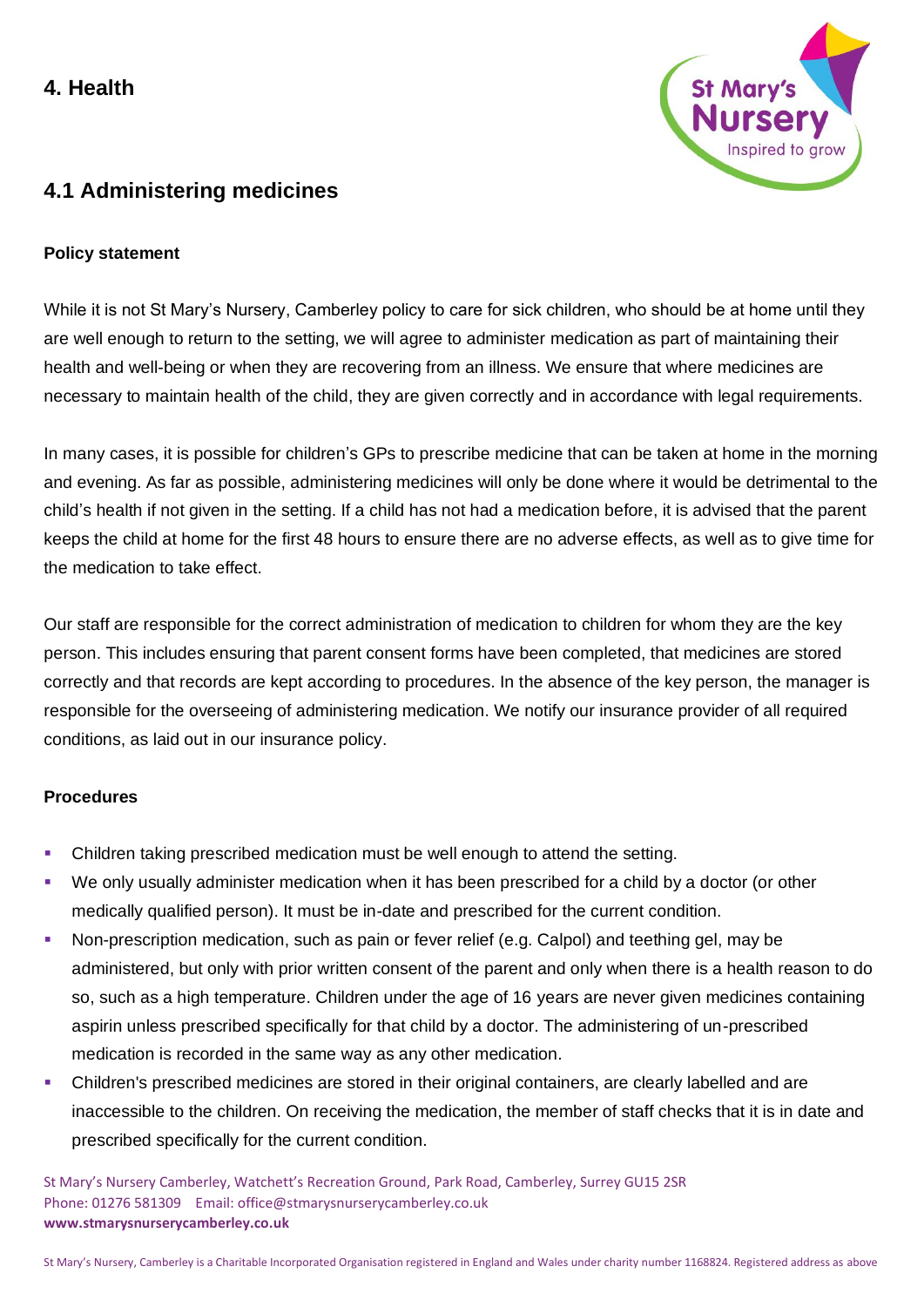

- Parents must give prior written permission for the administration of medication. The staff member receiving the medication will ask the parent to sign a consent form stating the following information. No medication may be given without these details being provided:
	- **-** the full name of child and date of birth;
	- **-** the name of medication and strength;
	- **-** who prescribed it;
	- **-** the dosage and times to be given in the setting;
	- **-** the method of administration;
	- **-** how the medication should be stored and its expiry date;
	- **-** any possible side effects that may be expected; and
	- **-** the signature of the parent, their printed name and the date.
- The administration of medicine is recorded accurately in our medication record book each time it is given and is signed by the person administering the medication and a witness. Parents are shown the record at the end of the day and asked to sign the record book to acknowledge the administration of the medicine. The medication record book records the:
	- **-** name of the child;
	- **-** name and strength of the medication;
	- **-** name of the doctor that prescribed it;
	- **-** date and time of the dose;
	- **-** dose given and method;
	- **-** signature of the person administering the medication and a witness; and
	- **-** parent's signature.
- We use the Pre-school Learning Alliance Medication Administration Record book for recording the administration of medicine and comply with the detailed procedures set out in that publication.
- If the administration of prescribed medication requires medical knowledge, we obtain individual training for the relevant member of staff by a health professional.
- No child may self-administer. Where children are capable of understanding when they need medication, for example with asthma, they should be encouraged to tell their key person what they need. However, this does not replace staff vigilance in knowing and responding when a child requires medication.
- We monitor the medication record book to look at the frequency of medication given in the setting. For example, a high incidence of antibiotics being prescribed for a number of children at similar times may indicate a need for better infection control.

# *Storage of medicines*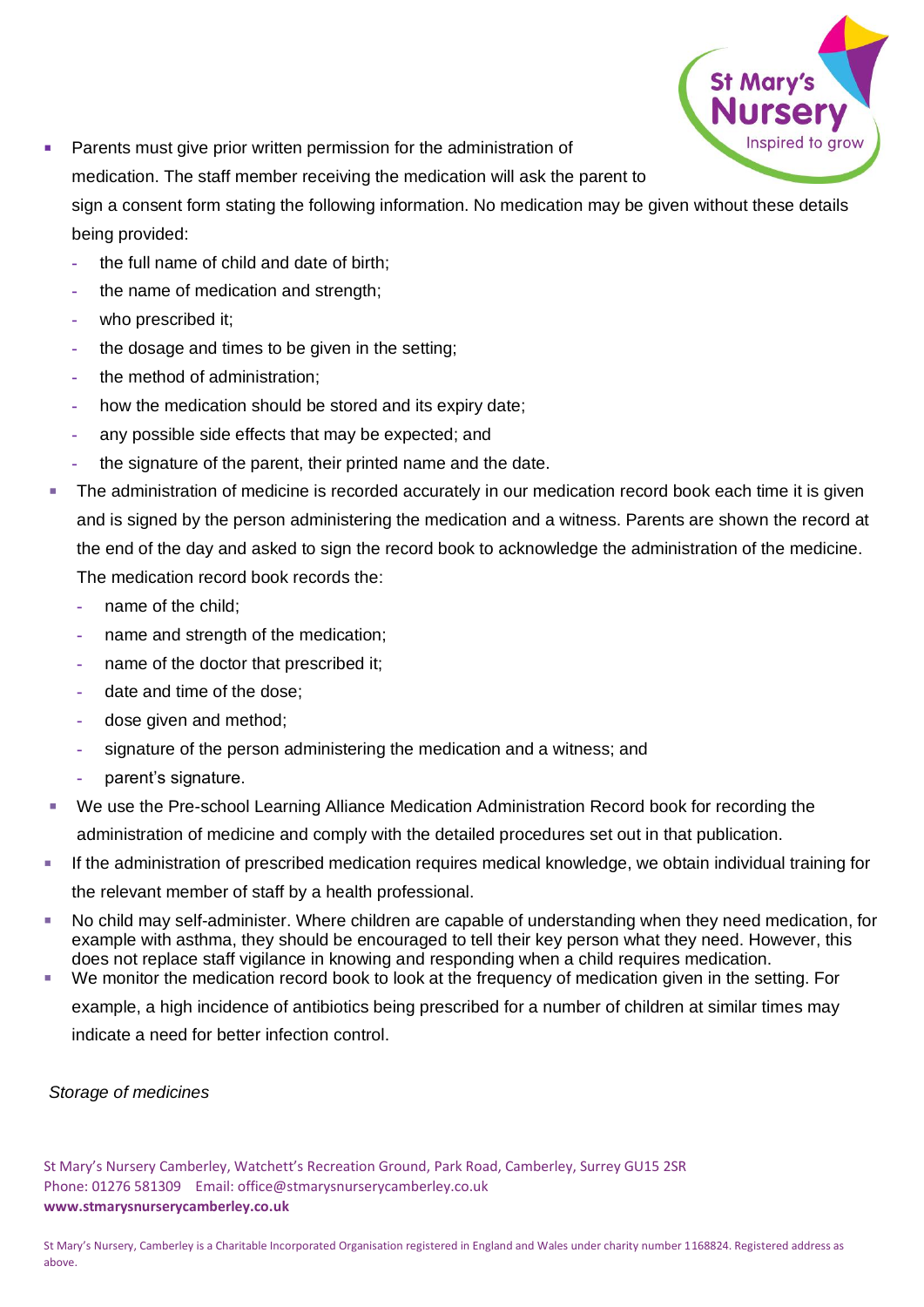

- All medication is stored safely in a locked cupboard or refrigerated as required. Where the cupboard or refrigerator is not used solely for storing medicines, they are kept in a marked plastic box.
- The child's key person or manager is responsible for ensuring medicine is handed back at the end of the day to the parent.
- For some conditions, medication may be kept in the setting to be administered on a regular or as-andwhen- required basis. Key persons check termly, that any medication held in the setting, is in date and return any out-of-date medication back to the parent.

*The Medication Boxes is located in the setting in the medical area and in the refrigerator in the kitchen. Staff are made aware daily by the manager running the session of any medication to be administered.*

*Children who have long term medical conditions and who may require ongoing medication*

- We carry out a risk assessment for each child with a long term medical condition that requires on-going medication. This is the responsibility of our manager alongside the key person. Other medical or social care personnel may need to be involved in the risk assessment.
- Parents will also contribute to a risk assessment. They should be shown around the setting, understand the routines and activities and point out anything which they think may be a risk factor for their child.
- For some medical conditions, key staff will need to have training in a basic understanding of the condition, as well as how the medication is to be administered correctly. The training needs for staff form part of the risk assessment.
- The risk assessment includes vigorous activities and any other activity that may give cause for concern regarding an individual child's health needs.
- **•** The risk assessment includes arrangements for taking medicines on outings and advice is sought from the child's GP if necessary where there are concerns.
- An individual health plan for the child is drawn up with the parent; outlining the key person's role and what information must be shared with other adults who care for the child.
- The individual health plan should include the measures to be taken in an emergency.
- We review the individual health plan every six months, or more frequently if necessary. This includes reviewing the medication, e.g. changes to the medication or the dosage, any side effects noted etc.
- Parents receive a copy of the individual health plan and each contributor, including the parent, signs it.

#### *Managing medicines on trips and outings*

If children are going on outings, the key person for the child will accompany the children with a risk assessment, or another member of staff who is fully informed about the child's needs and/or medication.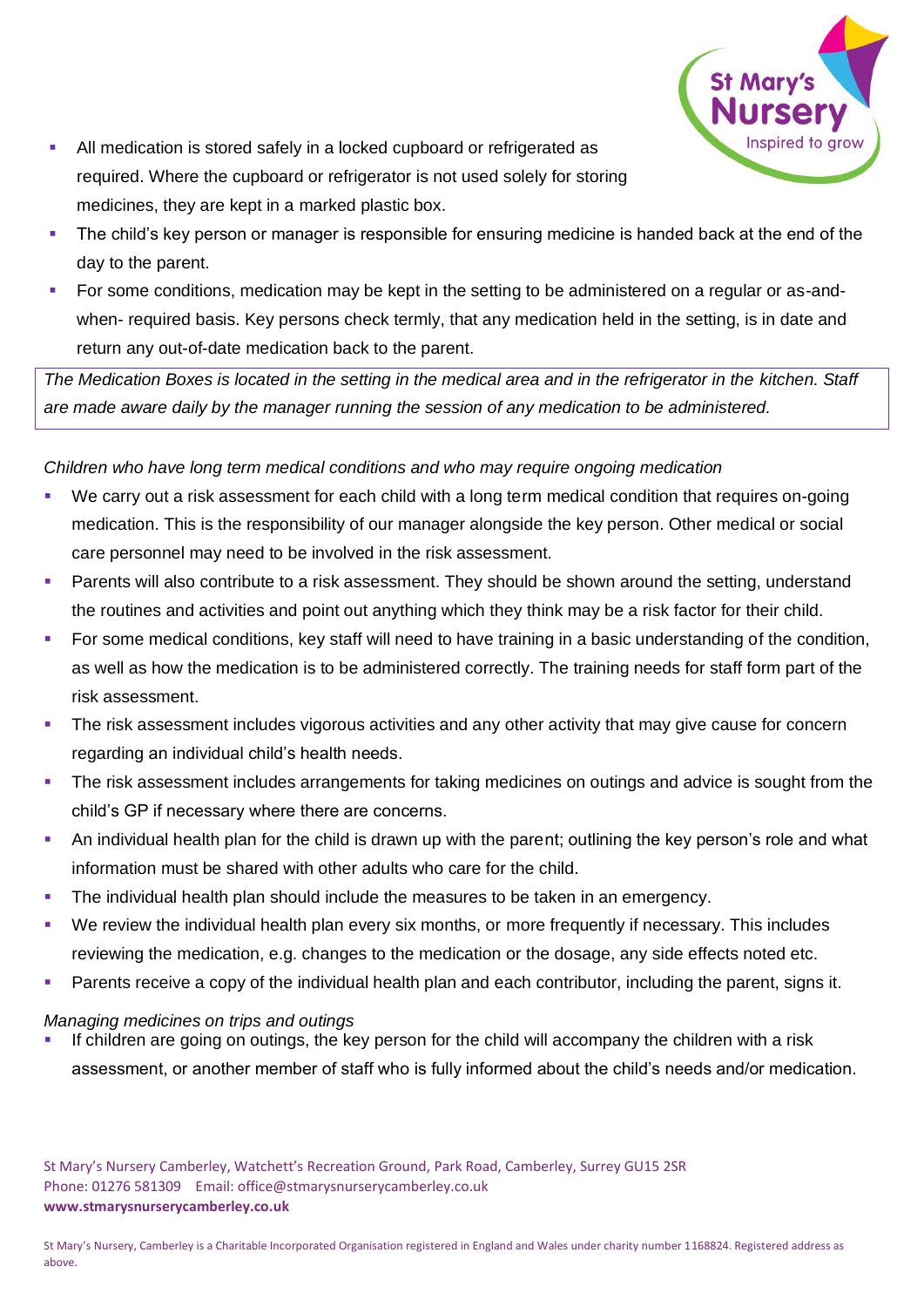

- Medication for a child is taken in a sealed plastic box clearly labelled with the child's name and the name of the medication. Inside the box is a copy of the consent form and a card to record when it has been given, including all the details that need to be recorded
- On returning to the setting the card is stapled to the medicine record book and the parent signs it.
- If a child on medication has to be taken to hospital, the child's medication is taken in a sealed plastic box clearly labelled with the child's name and the name of the medication. Inside the box is a copy of the consent form signed by the parent.
- **·** This procedure should be read alongside the outings procedure.

in the medication record as stated above.

# Staff taking medication

Staff taking medication must inform their manager. The medication must be stored securely in an area away from children. The manager must be made aware of any contra-indications for the medicine so they can risk assess and take appropriate action as required.

#### **Further guidance**

Medication Administration Record (Early Years Alliance 2019)

| This Policy was adopted by                 | St Mary's Nursery, Camberley, | (name of provider) |
|--------------------------------------------|-------------------------------|--------------------|
| Last reviewed On                           | September 2021                | (date)             |
| Date to be reviewed                        | September 2022                | (date)             |
| Signed on behalf of the provider           |                               |                    |
| Name of signatory                          | <b>Andrew Knowles</b>         |                    |
| Role of signatory (e.g. chair, director or | Chairperson                   |                    |
| owner)                                     |                               |                    |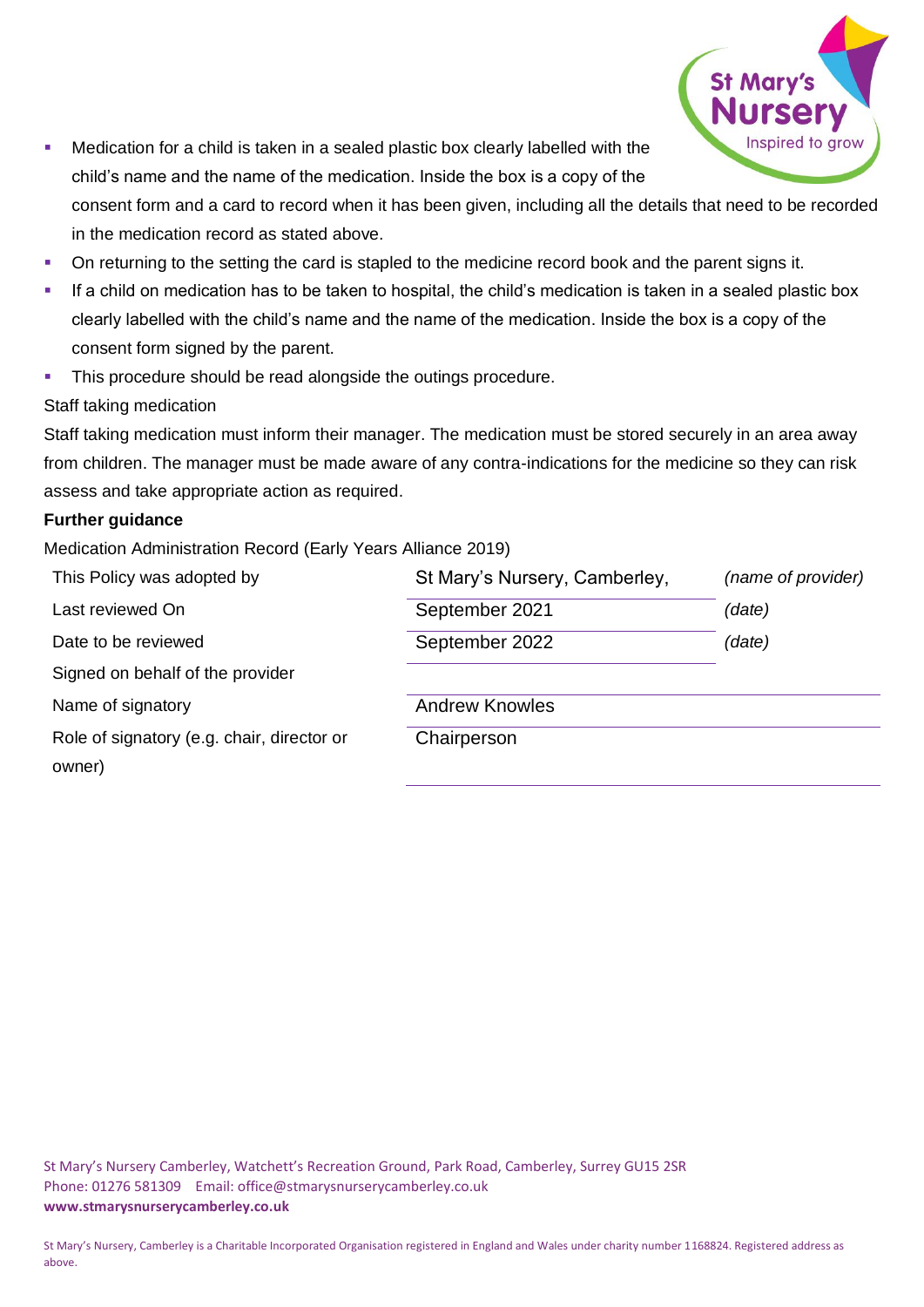

# **4.2 Managing children who are sick, infectious, or with allergies**

# **Policy statement**

St Mary's Nursery, Camberley aims to provide care for healthy children through preventing cross infection of viruses and bacterial infections and promote health through identifying allergies and preventing contact with the allergenic trigger.

#### **Procedures for children who are sick or infectious**

- If children appear unwell during the day for example, if they have a temperature, sickness, diarrhoea or pains, particularly in the head or stomach – our manager or office staff will call the parents and ask them to collect the child, or to send a known carer to collect the child on their behalf.
- **■** If a child has a temperature, they are kept cool, by removing top clothing and sponging their heads with cool water, but kept away from draughts.
- The child's temperature is taken using a digital thermometer, kept with the first aid box.
- If the child's temperature does not go down and is worryingly high, then we may give them provided Calpol or another similar analgesic, if none is provided by the parent they will be asked to collect their child. This is to reduce the risk of febrile convulsions. Parents sign the medication record when they collect their child.
- In extreme cases of emergency, an ambulance is called and the parent informed.
- **•** Parents are asked to take their child to the doctor before returning them to the setting; we can refuse admittance to children who have a temperature, sickness and diarrhoea or a contagious infection or disease.
- Where children have been prescribed antibiotics for an infectious illness or complaint, we ask parents to keep them at home for 48 hours before returning to the setting.
- After diarrhoea and vomiting, we ask parents keep children home for 48 hours following the last episode.
- Some activities, such as sand and water play, and self-serve snacks where there is a risk of crosscontamination may be suspended for the duration of any outbreak.
- We have a list of excludable diseases and current exclusion times.
- If staff suspect that a child who falls ill whilst in their care is suffering from a serious disease that may have been contracted abroad such as Ebola, immediate medical assessment is required. The setting manager or deputy calls NHS111 and informs parents.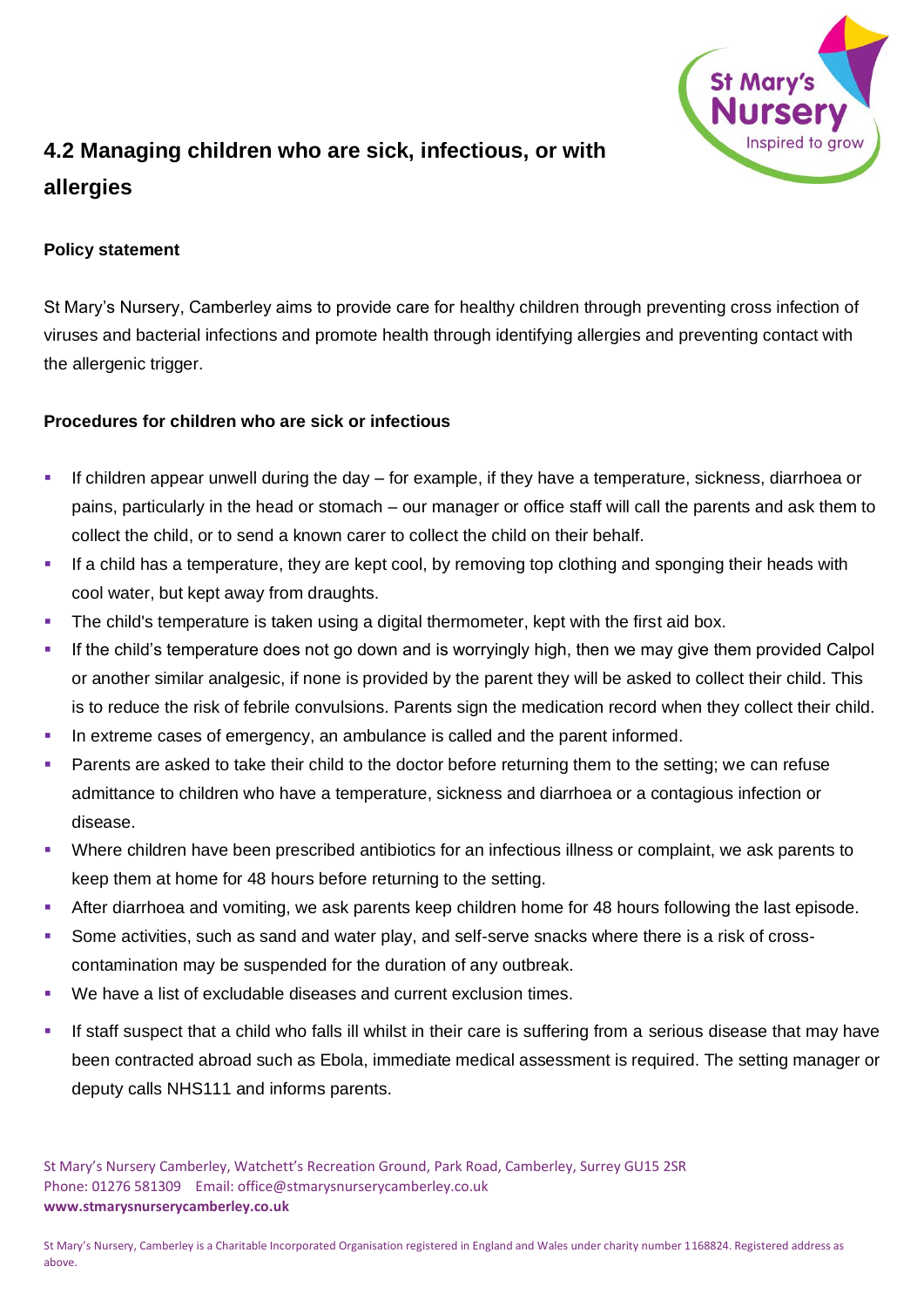

### *Reporting of 'notifiable diseases'*

When we become aware, or are formally informed of the notifiable disease, our manager informs Ofsted and contacts Public Health England, and acts on any advice given.

#### *HIV/AIDS/Hepatitis procedure*

HIV virus, like other viruses such as Hepatitis A, B and C, are spread through body fluids. Hygiene precautions for dealing with body fluids are the same for all children and adults. We

- Wear single-use vinyl gloves and aprons when changing children's nappies, pants and clothing that are soiled with blood, urine, faeces or vomit.
- Use protective rubber gloves for cleaning/sluicing clothing after changing.
- We bag soiled clothing for parents to collect.
- Clear spills of blood, urine, faeces or vomit using mild disinfectant solution and mops; any cloths used are disposed of with the clinical waste.
- Clean any tables and other furniture, furnishings or toys affected by blood, urine, faeces or vomit using a disinfectant.
- Baby mouthing toys are kept clean and plastic toys cleaned in sterilising solution regularly.

# *Nits and head lice*

- Nits and head lice are not an excludable condition; although in exceptional cases we may ask a parent to keep the child away until the infestation has cleared.
- On identifying cases of head lice, we inform all parents ask them to treat their child and all the family if they are found to have head lice.

# **\*\*Paracetamol based medicines (e.g. Calpol)**

The use of paracetamol-based medicine may not be agreed in all cases. A setting cannot take bottles of nonprescription medicine from parents to hold on a 'just in case' basis, unless there is an immediate reason for doing so. Settings do not normally keep such medicine on the premises as they are not allowed to 'prescribe'. However, given the risks to very young babies of high temperatures, insurers may allow minor infringement of the regulations as the risk of not administering may be greater. Ofsted is normally in agreement with this. In all cases, parents of children under two years must sign to say they agree to the setting administering paracetamolbased medicine in the case of high temperature on the basis that they are on their way to collect. Such medicine should never be used to reduce temperature so that a child can stay in the care of the setting for a normal day.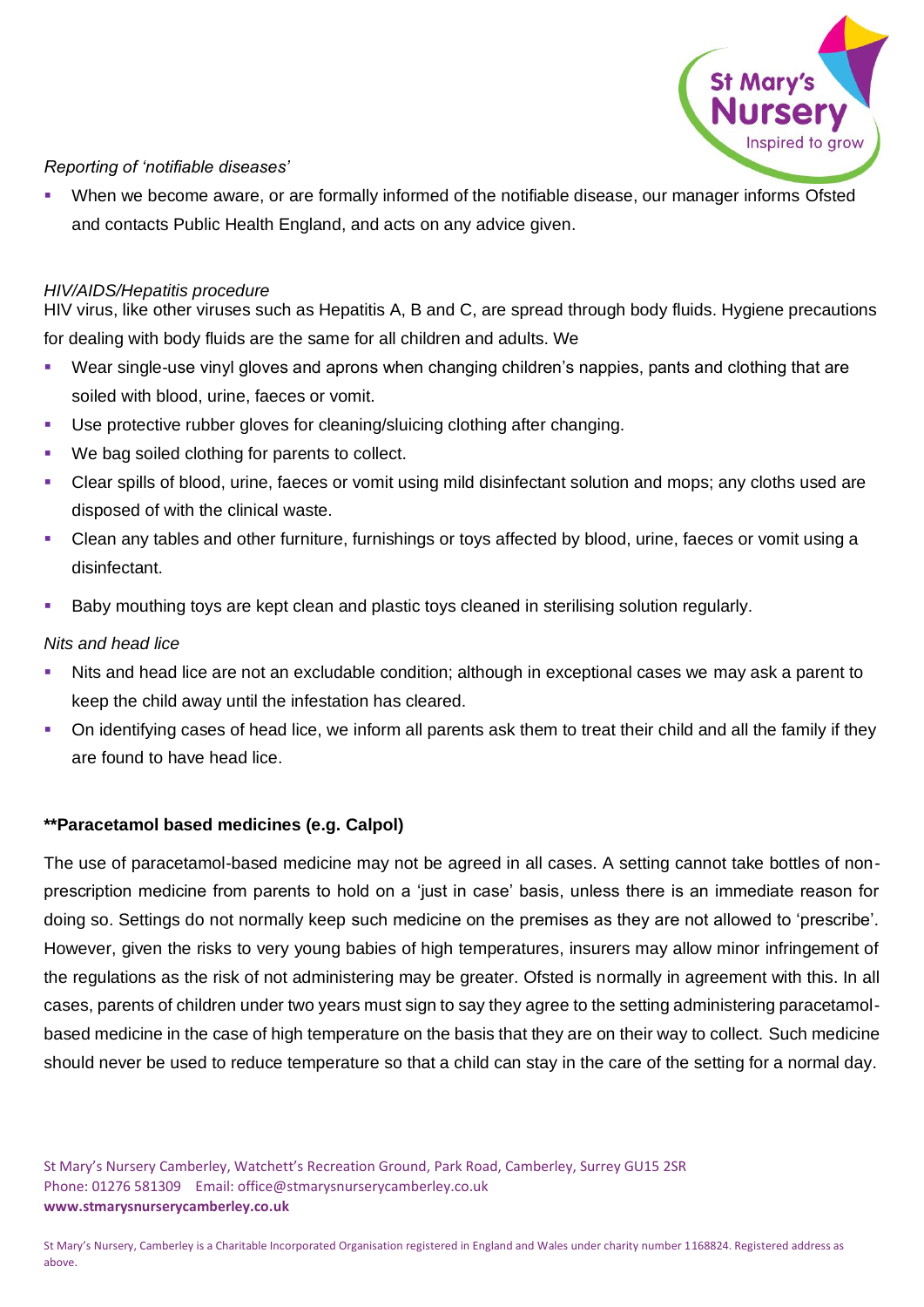

The use of emergency medicine does not apply to children over 2 years old. A child over two who is not well, and has a temperature, must be kept cool and the parents asked to collect straight away.

*Whilst the brand name Calpol is referenced, there are other products which are paracetamol or Ibuprofen based pain and fever relief such as Nurofen for children over 3 months.* 

# **Further guidance**

Good Practice in Early Years Infection Control (Pre-school Learning Alliance 2009)

Medication Administration Record (Early Years Alliance 2019)

Guidance on infection control in schools and other childcare settings (Public Health Agency) [https://www.publichealth.hscni.net/sites/default/files/Guidance\\_on\\_infection\\_control\\_in%20schools\\_poster.pdf](https://www.publichealth.hscni.net/sites/default/files/Guidance_on_infection_control_in%20schools_poster.pdf)

# *Procedures for children with allergies*

- When children start at the setting we ask their parents if their child suffers from any known allergies. This is recorded on the Registration Form.
- **■** If a child has an allergy, we complete a risk assessment form to detail the following:
	- **-** The allergen (i.e. the substance, material or living creature the child is allergic to such as nuts, eggs, bee stings, cats etc).
	- **-** The nature of the allergic reactions (e.g. anaphylactic shock reaction, including rash, reddening of skin, swelling, breathing problems etc).
	- **-** What to do in case of allergic reactions, any medication used and how it is to be used (e.g. Epipen).
	- **-** Control measures such as how the child can be prevented from contact with the allergen.
	- **-** Review measures.
- This risk assessment form is kept in the child's personal file and a copy is displayed where our staff can see it.
- We have a nut free setting.
- Parents are made aware so that no nut or nut products are accidentally brought in, for example to a party.

#### *Insurance requirements for children with allergies and disabilities*

**EXECT** If necessary, our insurance will include children with any disability or allergy, but certain procedures must be strictly adhered to as set out below. For children suffering life threatening conditions, or requiring invasive treatments; written confirmation from our insurance provider must be obtained to extend the insurance.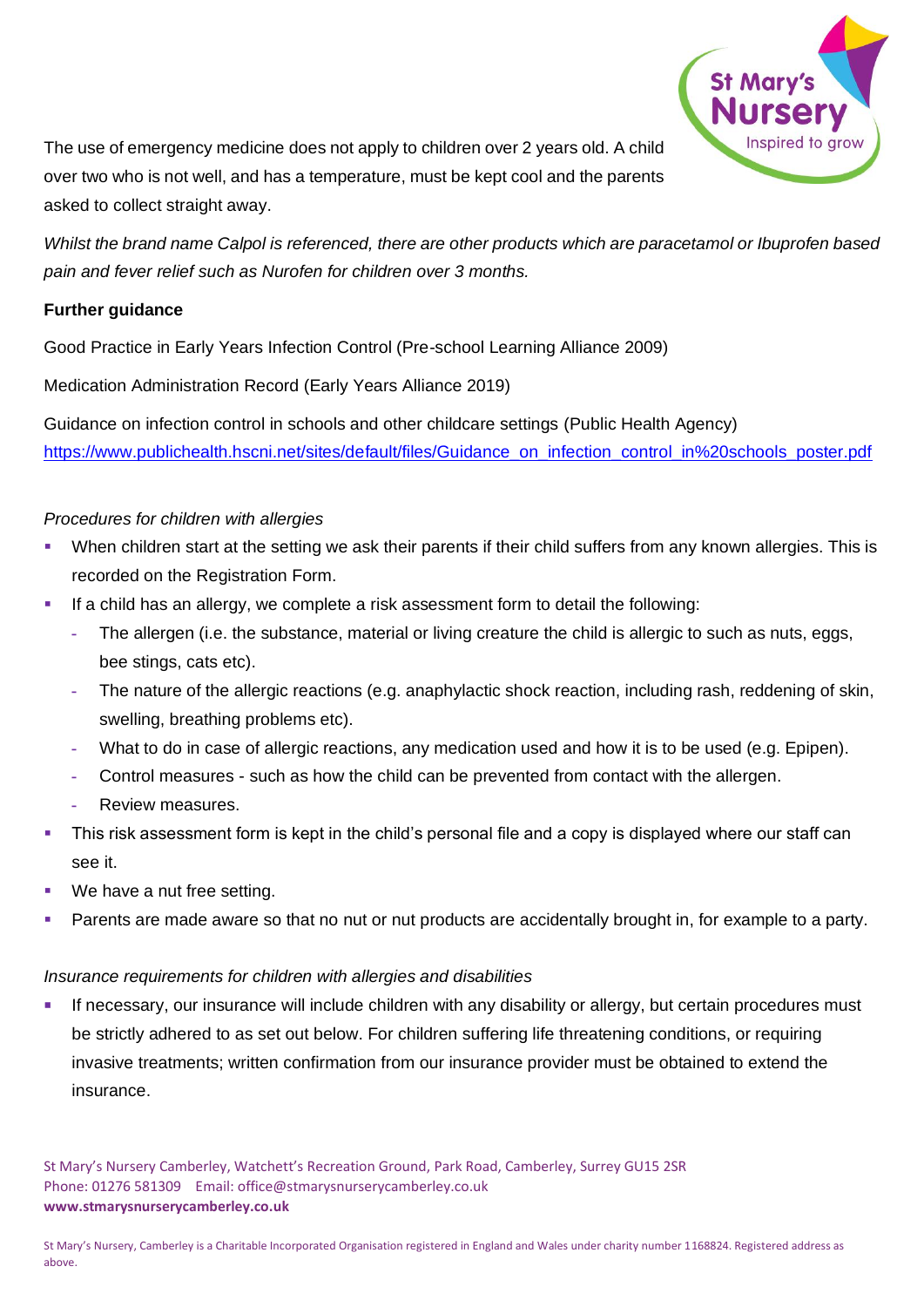

- At all times we ensure that the administration of medication is compliant with the Safeguarding and Welfare Requirements of the Early Years Foundation Stage.
- Oral medication:
	- **-** Asthma inhalers are now regarded as 'oral medication' by insurers and so documents do not need to be forwarded to our insurance provider. Oral medications must be prescribed by a GP or have manufacturer's instructions clearly written on them.
	- **-** We must be provided with clear written instructions on how to administer such medication.
	- **-** We adhere to all risk assessment procedures for the correct storage and administration of the medication.
	- **-** We must have the parents or guardians prior written consent. This consent must be kept on file. It is not necessary to forward copy documents to our insurance provider.
- Life-saving medication and invasive treatments:

These include adrenaline injections (Epipens) for anaphylactic shock reactions (caused by allergies to nuts, eggs etc).

- **-** We must have:
	- a letter from the child's GP/consultant stating the child's condition and what medication if any is to be administered;
	- written consent from the parent or guardian allowing our staff to administer medication; and
	- proof of training in the administration of such medication by the child's GP, a district nurse, children's nurse specialist or a community paediatric nurse.
- **-** Copies of all three documents relating to these children must first be sent to the Pre-school Learning Alliance Insurance Department for appraisal. Written confirmation that the insurance has been extended will be issued by return.
- Key person for special needs children requiring assistance with tubes to help them with everyday living e.g. breathing apparatus, to take nourishment, colostomy bags etc.:
	- **-** Prior written consent must be obtained from the child's parent or guardian to give treatment and/or medication prescribed by the child's GP.
	- **-** The key person must have the relevant medical training/experience, which may include receiving appropriate instructions from parents or guardians.
	- **-** Copies of all letter relating to these children must first be sent to the Pre-School Learning Alliance Insurance Department for appraisal. Written confirmation that the insurance has been extended will be issued by return.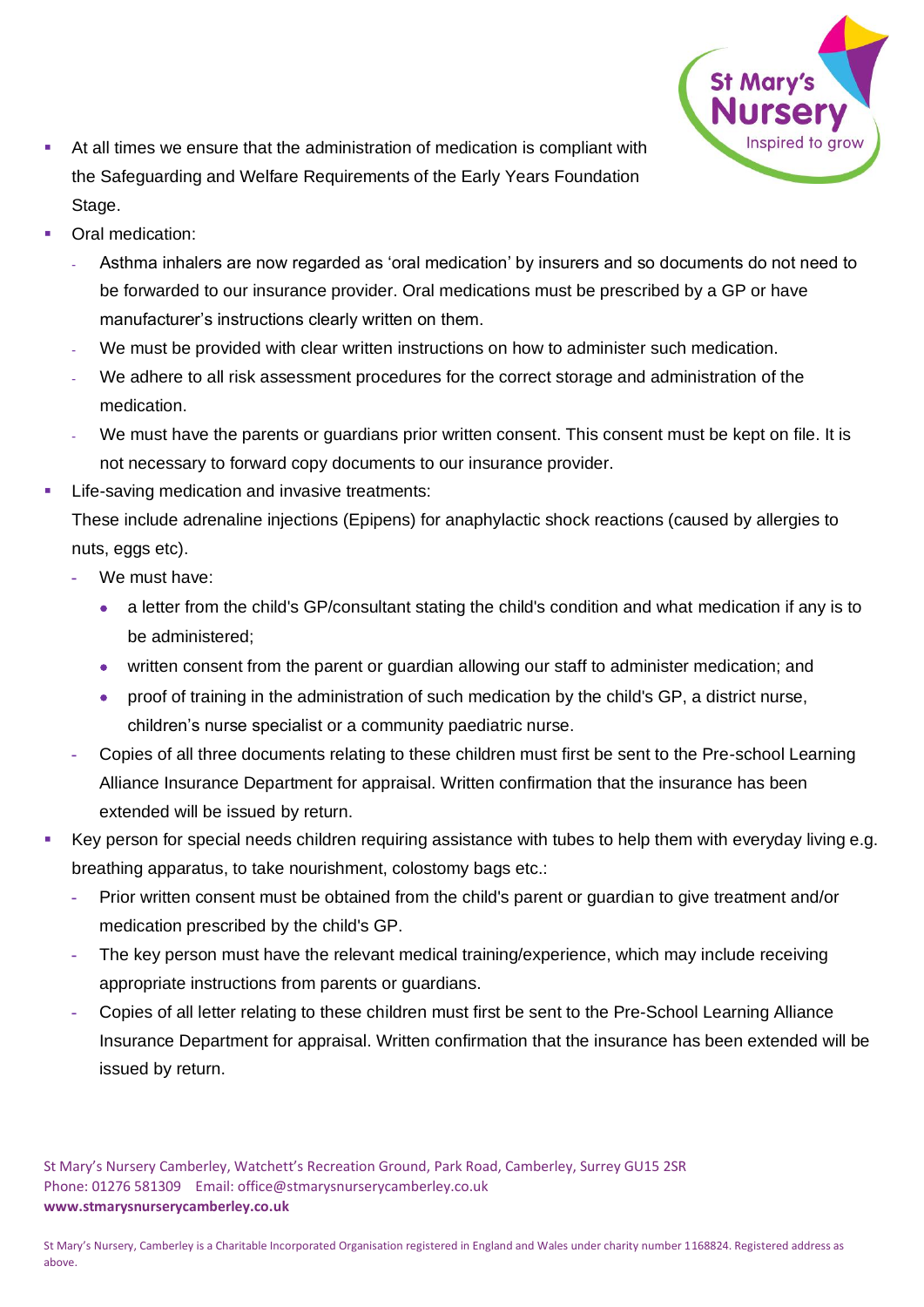

**EXT** If we are unsure about any aspect, we contact the Early Years Alliance Insurance Department on 020 7697 2585 or email insurance@eyalliance.org.uk

| This Policy was adopted by                           | St Mary's Nursery, Camberley, | (name of provider) |
|------------------------------------------------------|-------------------------------|--------------------|
| Last reviewed On                                     | September 2021                | (date)             |
| Date to be reviewed                                  | September 2022                | (date)             |
| Signed on behalf of the provider                     |                               |                    |
| Name of signatory                                    | <b>Andrew Knowles</b>         |                    |
| Role of signatory (e.g. chair, director or<br>owner) | Chairperson                   |                    |
|                                                      |                               |                    |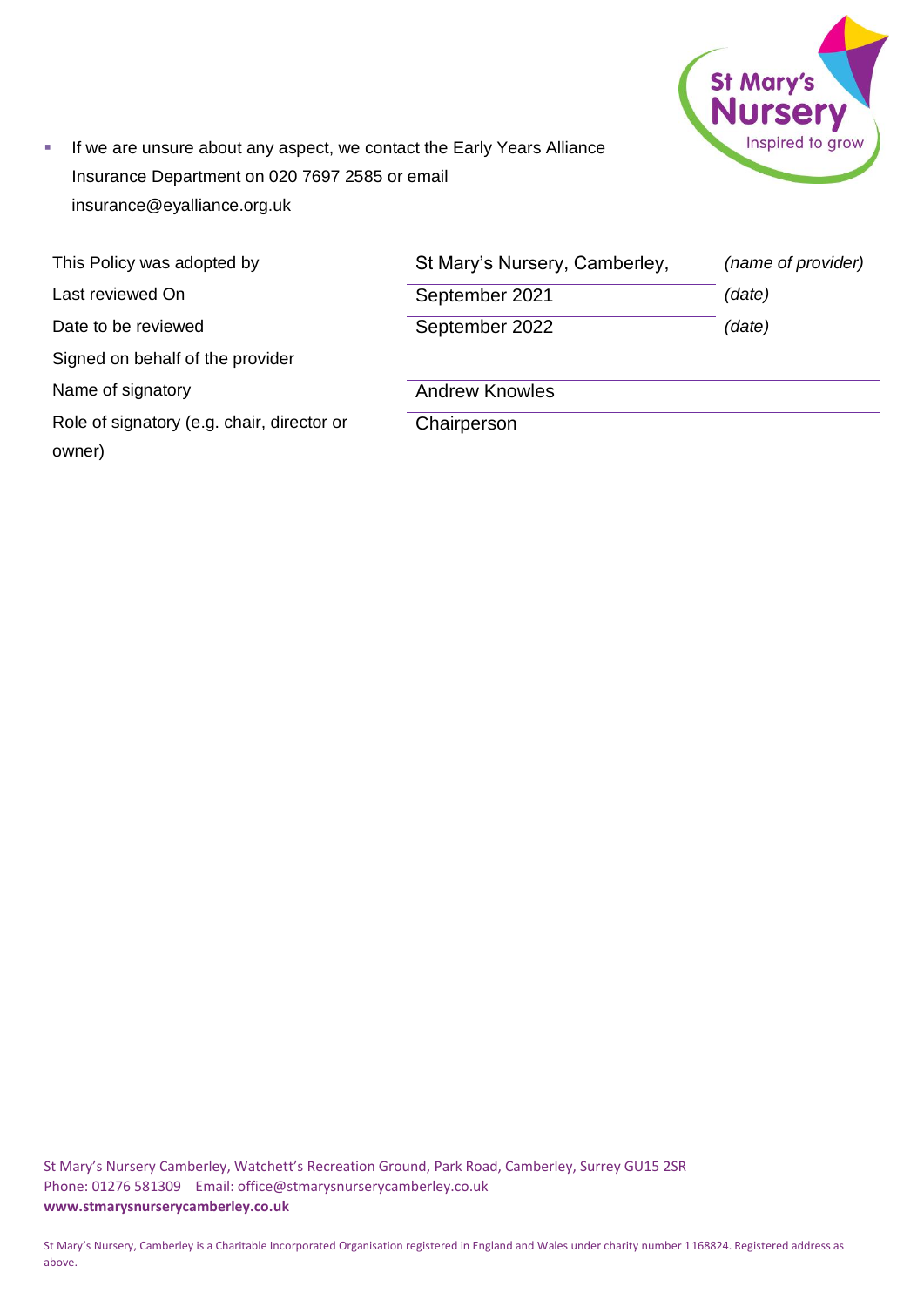

# **4.3 Accidents and emergency treatment**

### **Policy statement**

St Mary's Nursery, Camberley follow the guidelines of the Reporting of Injuries, Diseases and Dangerous Occurrences Regulations (RIDDOR) for the reporting of accidents and incidents. Child protection matters or behavioural incidents between children are not regarded as incidents and there are separate procedures for this. There is also a procedure for managing allergies in this section.

# **Person responsible for checking and stocking first aid box:** *Shannon Lauderdale*

- Parents consent to emergency medical treatment consent on registration.
- All staff are paediatric first aiders, who regularly update their training; First Aid certificates are renewed at least every three years.
- All members of staff know the location of First Aid boxes, the contents of which are in line with St John's Ambulance recommendations as follows:
	- 20 individually wrapped sterile plasters (assorted sizes)
	- 2 sterile eye pads
	- 4 individually wrapped triangular bandages (preferably sterile)
	- 6 safety pins
	- 2 large, individually wrapped, sterile, un-medicated wound dressings
	- 6 medium, individually wrapped, sterile, un-medicated wound dressings
	- a pair of disposable gloves
	- adhesive tape
	- a plastic face shield (optional)
- No other item is stored in a First Aid box.
- Vinyl single use gloves are also kept near to (not in) the box, as well as a thermometer.
- There is a named person in the setting who is responsible for checking and replenishing the First Aid Box contents.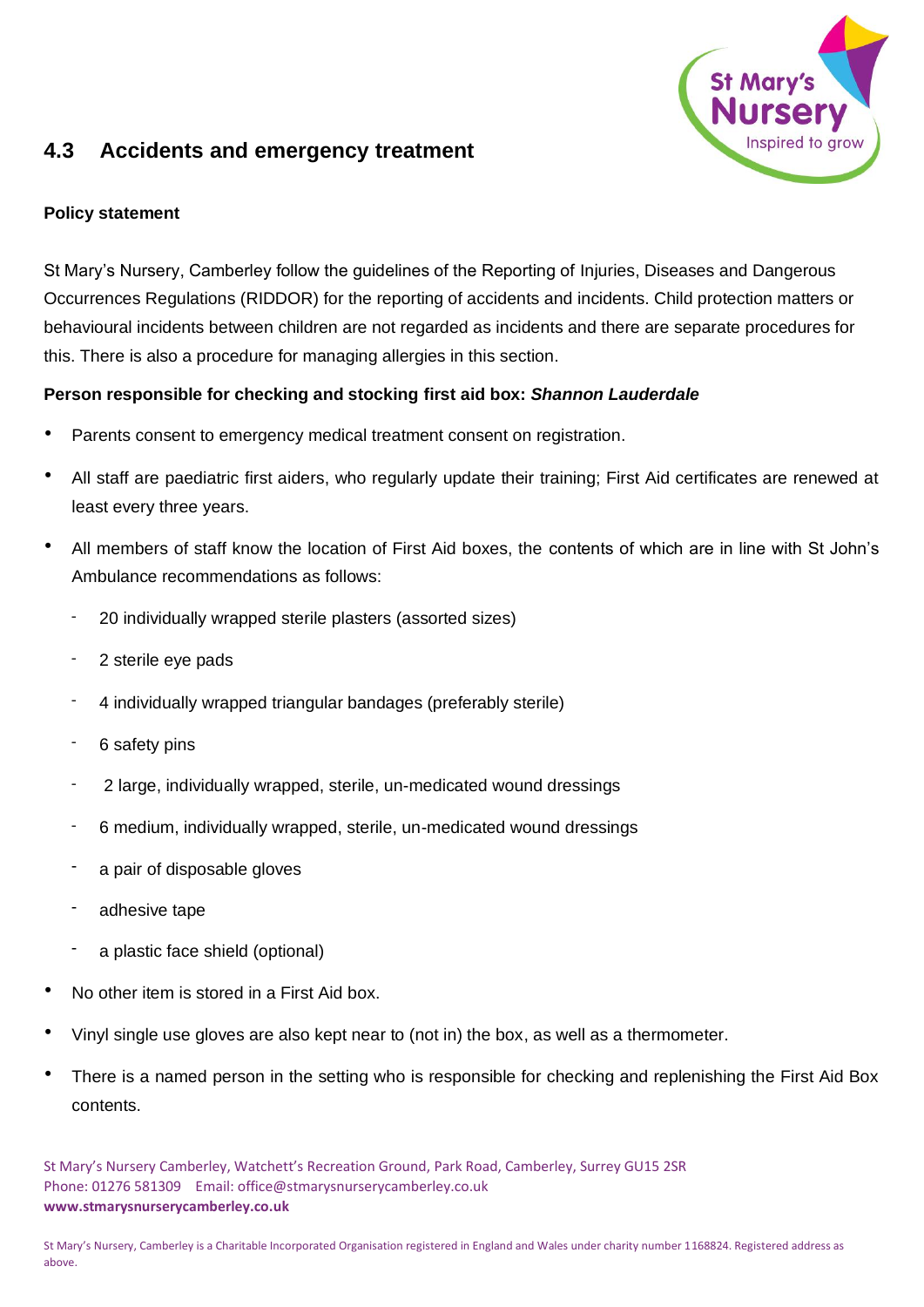

- A supply of ice packs in the kitchen fridge.
- For minor injuries and accidents, First Aid treatment is given by a qualified first aider; the event is recorded on Famly and sent immediately to inform the parents.
- If the child is unduly upset or members of staff have any concerns about the injury. In which case they will contact the parent for clarification of what they would like to do, i.e. collect the child or take them home and seek further advice from NHS 111.

#### **Serious accidents or injuries**

- An ambulance is called for children requiring emergency treatment.
- First aid is given until the ambulance arrives on scene. If at any point it is suspected that the child has died, the emergency services are called immediately.
- The registration form is taken to the hospital with the child.
- Parents or carers are contacted and informed of what has happened and where their child is being taken to.
- The setting managers arranges for a taxi to take the child and carer to hospital for further checks, if deemed to be necessary.

#### **Recording and reporting**

- In the event of a serious accident, injury, or serious illness, the designated person notifies the designated officer as soon as possible.
- The Nursery Manager is consulted before a RIDDOR report is filed.
- If required, a RIDDOR form is completed; one copy is sent to the parent, one for the child's file and one for the local authority Health and Safety Officer.
- The Trustees are notified by the Nursery Manager of any serious accident or injury to, or serious illness of, or the death of, any child whilst in their care in order to be able to notify Ofsted and any advice given will be acted upon. Notification to Ofsted is made as soon as is reasonably practicable and always within 14 days of the incident occurring. The designated person will, after consultation with the owners/directors/trustees, inform local child protection agencies of these events

| This Policy was adopted by | St Mary's Nursery, Camberley, | (name of provider) |
|----------------------------|-------------------------------|--------------------|
| Last reviewed On           | September 2021                | (date)             |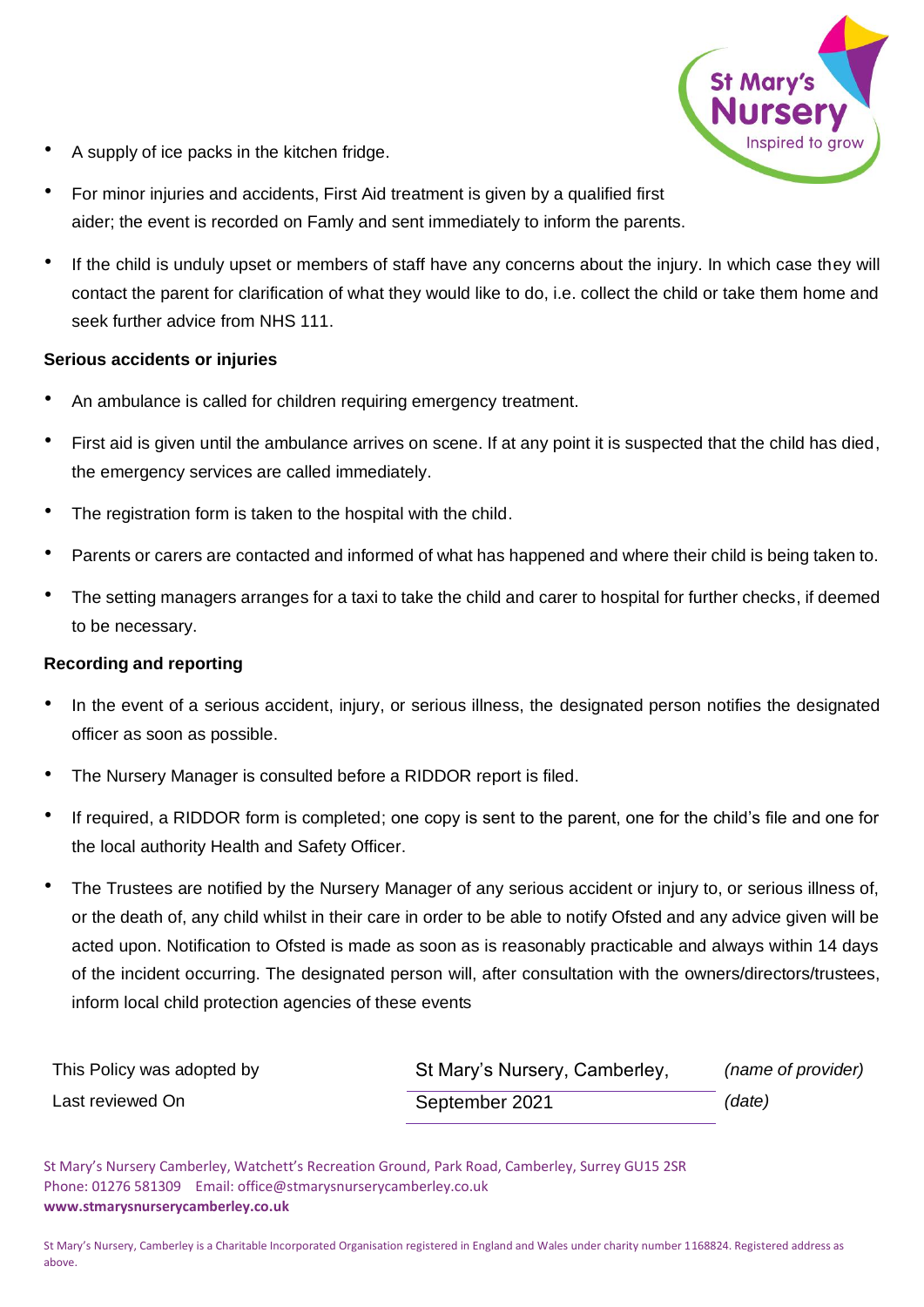

Date to be reviewed **September 2022** (date)

Signed on behalf of the provider

Name of signatory **Andrew Knowles** 

Role of signatory (e.g. chair, director or owner)

**Chairperson**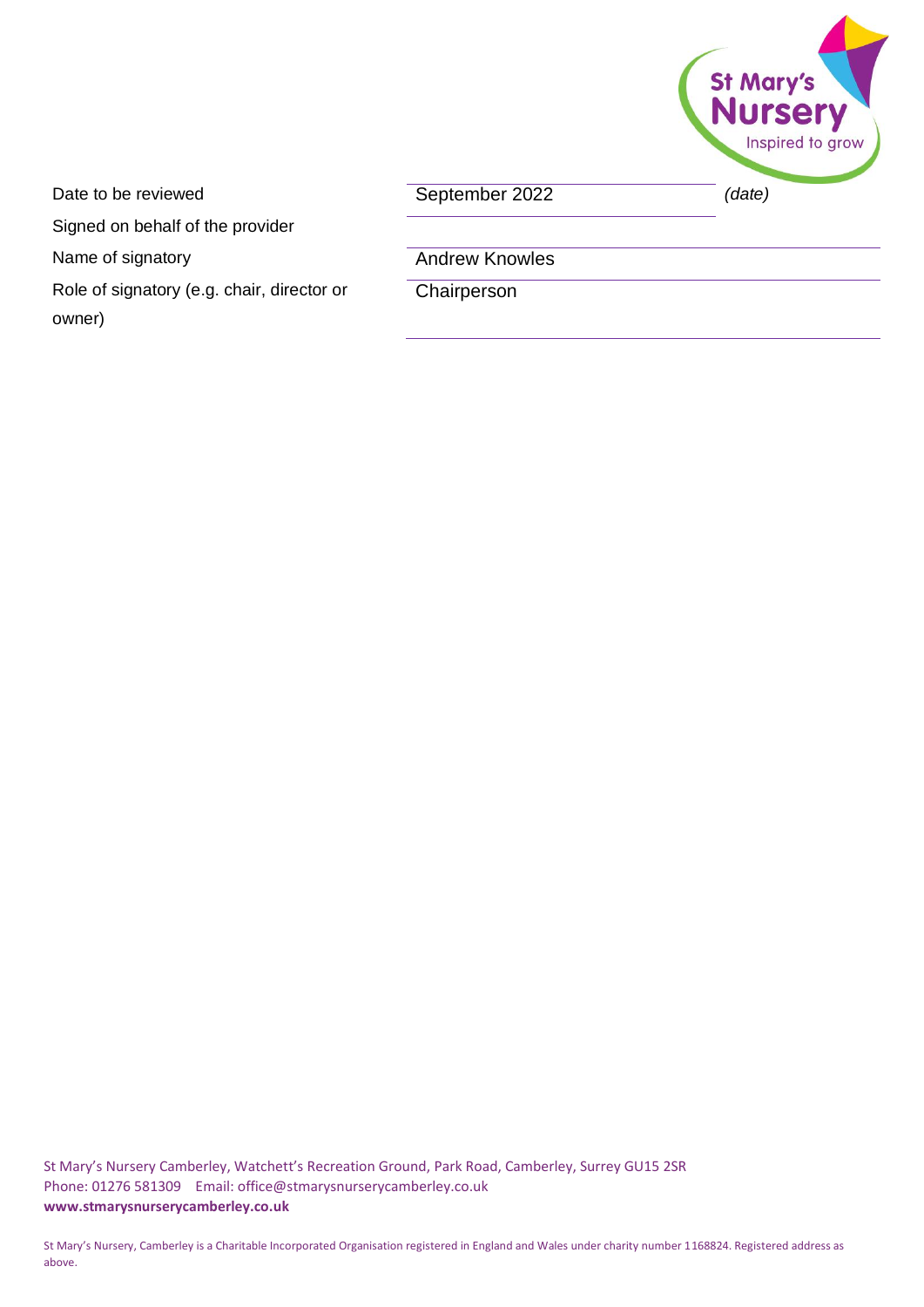

# **4.4 Intimate Care and nappy changing**

### **Policy statement**

No child is excluded from participating in St Mary's Nursery, Camberley setting who may, for any reason, not yet be toilet trained and who may still be wearing nappies or equivalent. We work with parents towards toilet training, unless there are medical or other developmental reasons why this may not be appropriate at the time.

We provide nappy changing facilities and exercise good hygiene practices in order to accommodate children who are not yet toilet trained.

We see toilet training as a self-care skill that children have the opportunity to learn with the full support and non-judgemental concern of adults.

#### **Procedures**

- Our key persons are responsible for recognising the need to change the children in their care who are in nappies or 'pull-ups' and do so accordingly.
- Our key persons undertake changing children in their key groups; back up key persons change them if the key person is absent.
- Our changing area is warm, with a safe area to lay children and no bright lights shining down in their eyes. This is an ideal time for one to one time with their key person.
- Children are changed within sight of other staff whilst maintaining their dignity and privacy at all times.
- Each child has their own provided bag with their nappies or pull ups, changing wipes or cotton wool.
- Our staff put on gloves and aprons before changing starts and the areas are prepared. The changing mat is freshly cleaned for each child.
- All our staff are familiar with our hygiene procedures and carry these out when changing nappies.
- Our staff never turn their back on a child or leave them unattended whilst they are on the changing mat.
- We are gentle when changing; we avoid pulling faces and making negative comments about 'nappy contents'.
- We do not make inappropriate comments about children's genitals when changing their nappies.
- In addition, we ensure that nappy changing is relaxed and a time to promote independence in young children.
- We encourage children to take an interest in using the toilet; they may just want to sit on it and talk to a friend who is also using another toilet.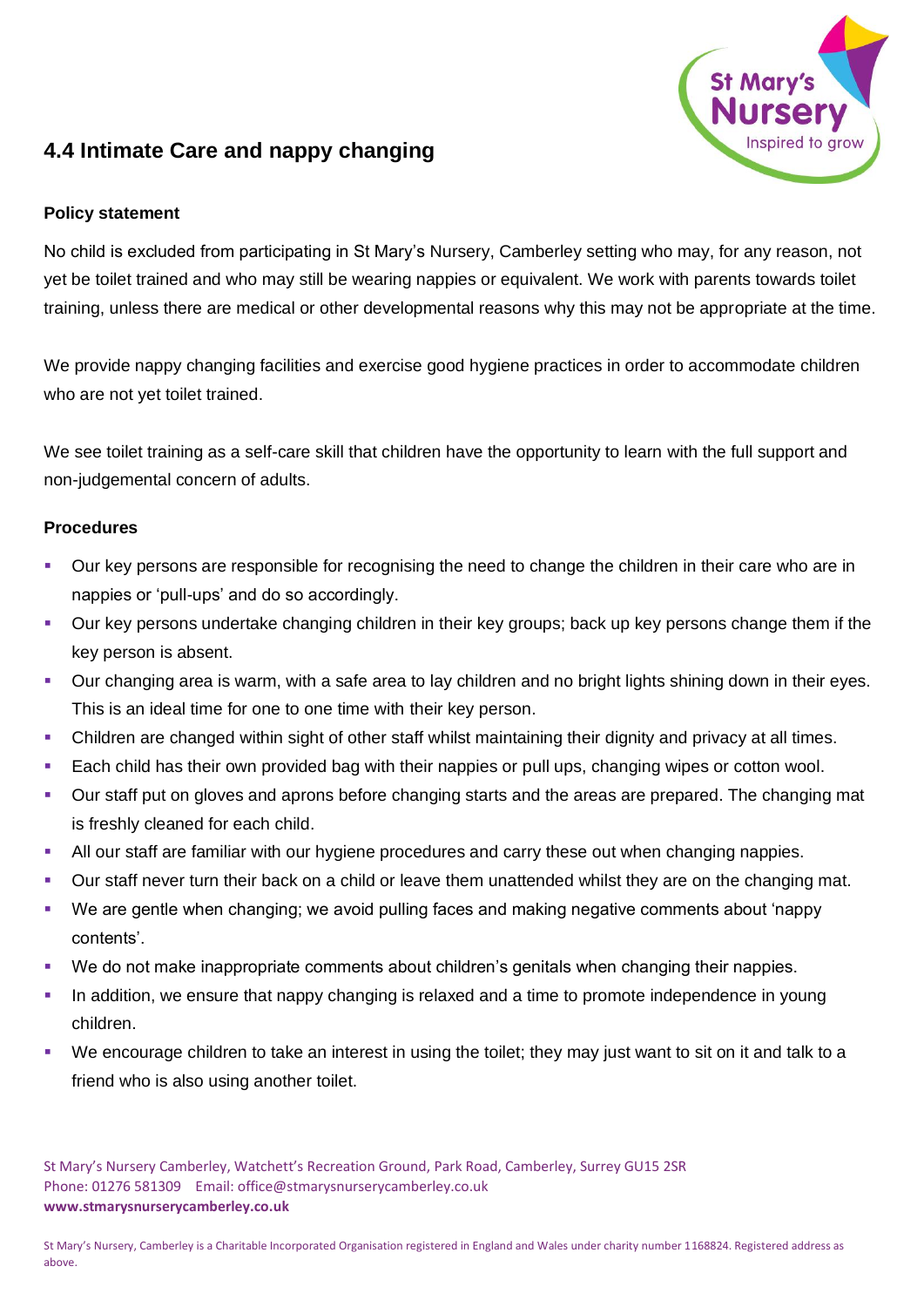

- We encourage children to wash their hands, and have soap and towels to hand. They should be allowed time for some play as they explore the water and the soap.
- We do not use anti-bacterial hand wash liquid or soap for young children; young skin is quite delicate and anti-bacterial products kill off certain good bacteria that children need to develop their own natural resistance to infection.
- Older children access the toilet when they have the need to and are encouraged to be independent.
- We dispose of nappies and pull ups hygienically. All soiled and wet nappies or pull ups are bagged and put in the nappy bin. Cloth nappies, trainer pants and ordinary pants that have been wet or soiled are bagged for parents to take home.
- We have a 'duty of care' towards children's personal needs. If children are left in wet or soiled nappies/pull ups in the setting this may constitute neglect and will be a disciplinary matter.

# **Nappy changing records**

- Key persons record when they changed children they state whether it is wet or soiled and if there was anything unusual about it e.g. hard and shiny, soft and runny or an unusual colour.
- If the child does not pass a stool, or if he/she strains to do so, or is passing hard or shiny stools, the parents will be informed. The child may be constipated so their feed may need to be adjusted.
- A stool that is an unusual colour can usually be related to the food that was eaten, so it is important that this is noted. However, a stool that is black, green or very white indicates a problem, and the child should be taken to the doctor.
- Very soft, watery stools are signs of diarrhoea; strict hygiene needs to be carried out in cleaning the changing area to prevent spread of infection. The parent should be called immediately to collect their child, who must be taken to the doctor.
- Sometimes a child may have a sore bottom. This may have happened at home as a result of poor care; or the child may have eaten something that, when passed, created some soreness. The child also may be allergic to a product being used. This must be noted and discussed with the parent and a plan devised and agreed to help heal the soreness. This may include use of nappy cream or leaving the child without a nappy in some circumstances. If a medicated nappy cream is used, this must be recorded and permission given on the child's registration form.

| This Policy was adopted by |  |
|----------------------------|--|
|----------------------------|--|

St Mary's Nursery, Camberley, *(name of provider)*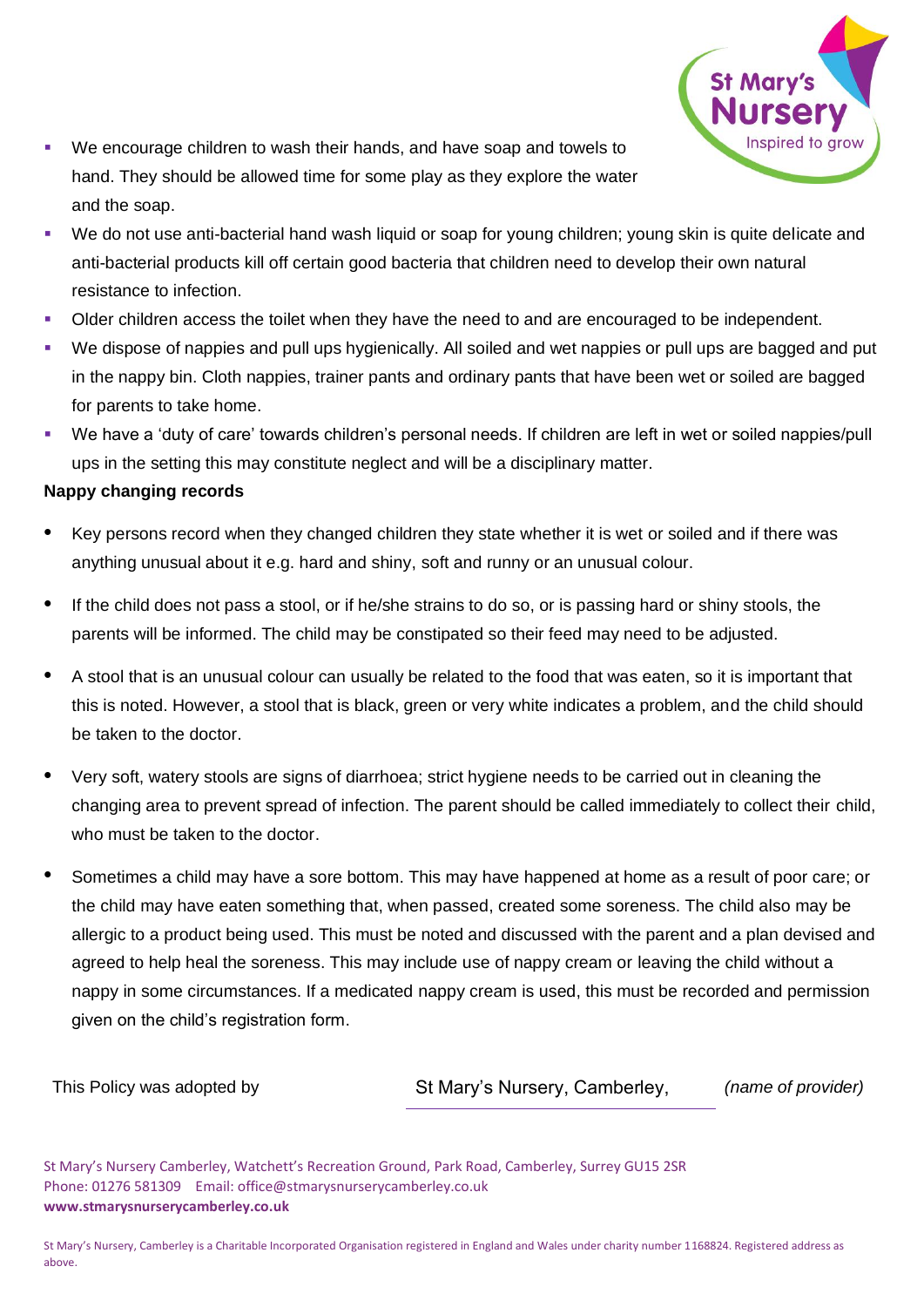|                       | St Mary's                  |
|-----------------------|----------------------------|
| September 2021        | Inspired to grow<br>(data) |
| September 2022        | (data)                     |
| <b>Andrew Knowles</b> |                            |

Last reviewed On Date to be reviewed

Signed on behalf of the provider

Name of signatory

Role of signatory (e.g. chair, director or owner)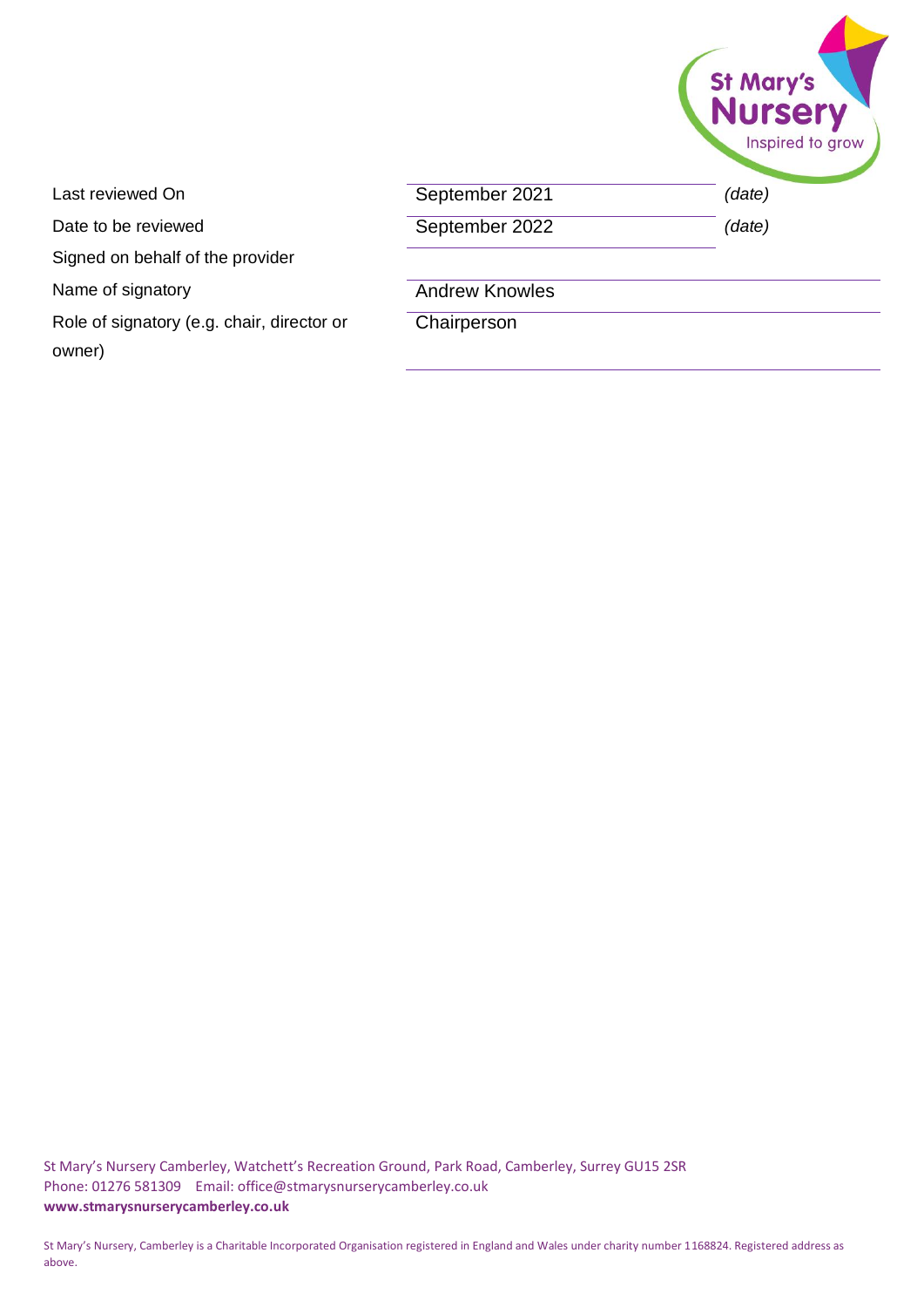# **4.5 Food and drink**



# **Policy statement**

St Mary's Nursery, Camberley regard snack and meal times as an important part of our day. Eating represents a social time for children and adults, and helps children to learn about healthy eating. We promote healthy eating.

# **Procedures**

We follow these procedures to promote healthy eating in our setting.

- Before a child starts to attend the setting, we ask their parents about their dietary needs and preferences, including any allergies. (See the Managing Children who are Sick, Infectious or with Allergies Policy.)
- We record information about each child's dietary needs on the Registration Form and parents sign the form to signify that it is correct.
- We regularly consult with parents to ensure that our records of their children's dietary needs including any allergies - are up-to-date. Parents sign the updated record to signify that it is correct.
- We display current information about individual children's dietary needs so that all our staff and volunteers are fully informed about them.
- We implement systems to ensure that children receive only food and drink that is consistent with their dietary needs and preferences, as well as their parents' wishes.
- We show sensitivity in providing for children's diets and allergies. We do not use a child's diet or allergy as a label for the child, or make a child feel singled out because of her/his diet or allergy.
- We take care not to provide food containing nuts or nut products and we are especially vigilant where we have a child who has a known allergy to nuts.
- We organise meal and snack times so that they are social occasions in which children and adults participate.
- Before snack and lunch children wash their hands.
- We use meal and snack times to help children to develop independence through making choices, serving food and drink and feeding themselves.
- Fruit and raw vegetables are cut into batons. Bananas and other foods are not cut as rounds, but are sliced to minimise choking.
- **•** When staff are preparing food and when they are with the children that are eating they must ensure they tie their hair back, wear gloves and an apron.
- Children attend snack when they want. They are not made to leave their play if they do not want to have snack.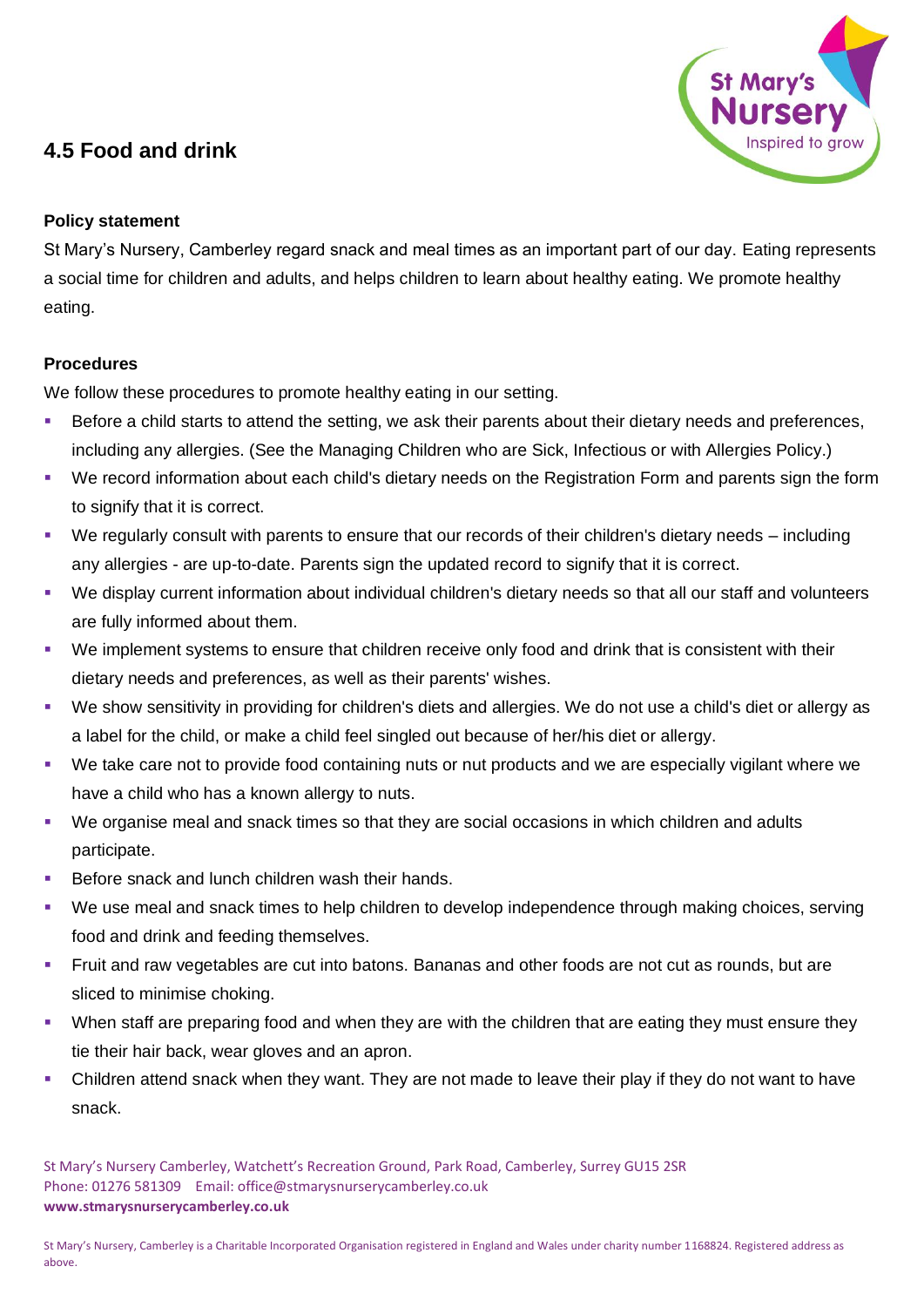

- We provide children with utensils that are appropriate for their ages and stages of development and that take account of the eating practices in their cultures.
- We have fresh drinking water constantly available for the children. We inform the children about how to obtain the water and that they can ask for water at any time during the day. We encourage parents to provide water bottles, if they wish to provide juice we ask for parents to provide it in lunch boxes only.
- **•** In order to protect children with food allergies, we discourage children from sharing and swapping their food with one another.
- We provide semi-skimmed milk for each child.

#### *Packed lunches*

Children are required to bring packed lunches, we:

- **Ensure perishable contents of packed lunches are refrigerated or contain an ice pack to keep food cool**
- We inform parents of our policy on healthy eating;
- encourage parents to provide sandwiches with a healthy filling, fruit, and milk based deserts, such as yoghurt or crème fraîche. We discourage sweet drinks and can provide children with water or milk;
- We discourage packed lunch contents that consist largely of crisps, processed foods, sweet drinks and sweet products such as cakes or biscuits. We reserve the right to return this food to the parent as a last resort;
- We ensure that adults sit with children to eat their lunch so that the mealtime is a social occasion.

#### **Legal framework**

Regulation (EC) 852/2004 of the European Parliament and of the Council on the Hygiene of Foodstuffs.

| St Mary's Nursery, Camberley, | (name of provider) |
|-------------------------------|--------------------|
| September 2021                | (date)             |
| September 2022                | (date)             |
|                               |                    |
| <b>Andrew Knowles</b>         |                    |
| Chairperson                   |                    |
|                               |                    |
|                               |                    |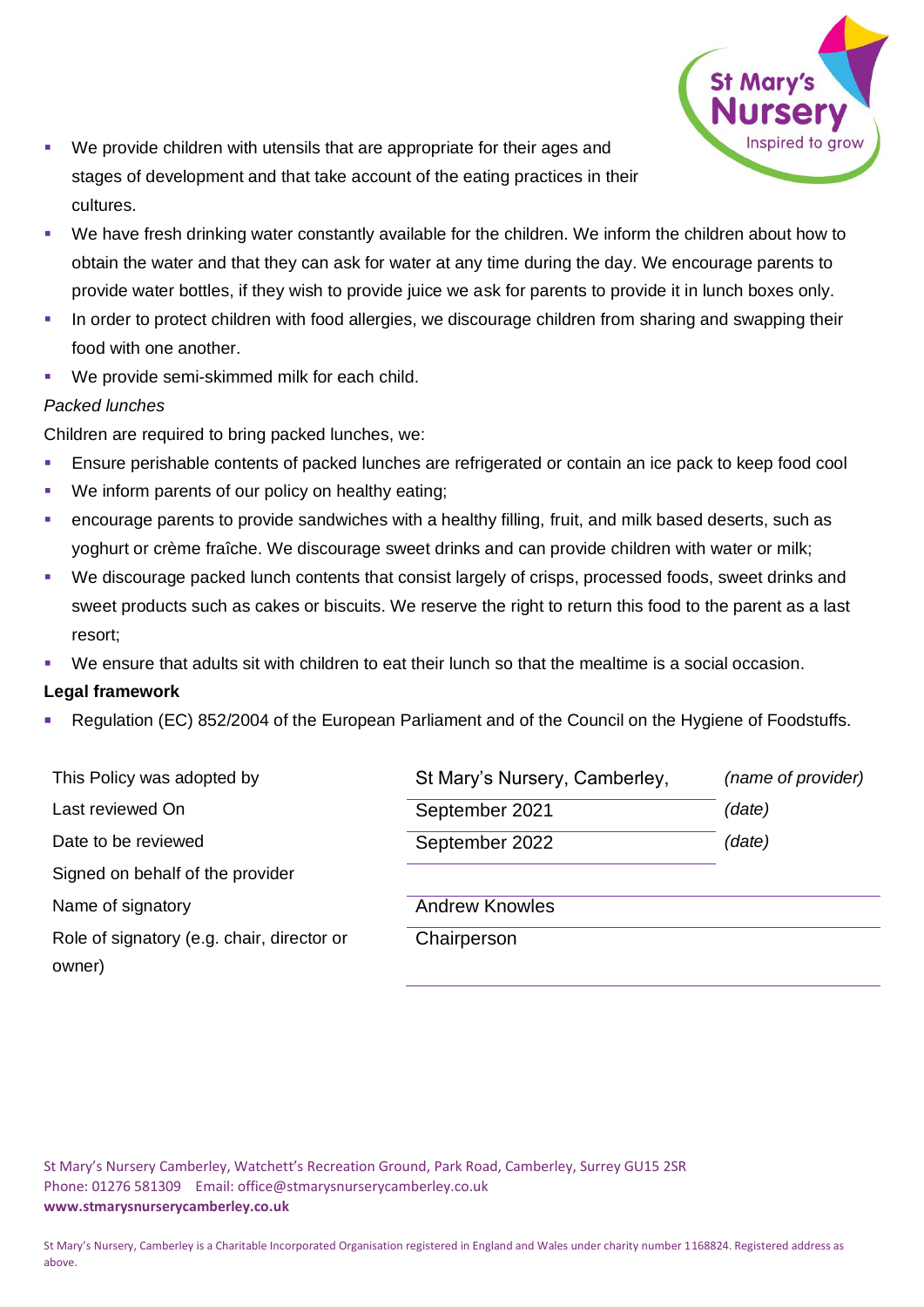# **4.6 Food hygiene**



### **Policy statement**

We provide and/or serve food for children on the following basis:

- Snacks.
- Packed lunches.

We maintain the highest possible food hygiene standards with regard to the purchase, storage, preparation and serving of food.

We are registered as a food provider with the local authority Environmental Health Department.

#### **Procedures**

- Our staff with responsibility for food preparation understand the principles of Hazard Analysis and Critical Control Point (HACCP) as it applies to our setting. This is set out in Safe Food, Better Business (Food Standards Agency 2011). The basis for this is risk assessment of the purchase, storage, preparation and serving of food to prevent growth of bacteria and food contamination.
	- **-** All our staff who are involved in the preparation and handling of food have received training in food hygiene.
	- **-** The person responsible for food preparation and serving carries out daily opening and closing checks on the kitchen to ensure standards are met consistently.
	- **-** We use reliable suppliers for the food we purchase.
	- **-** Food is stored at correct temperatures and is checked to ensure it is in-date and not subject to contamination by pests, rodents or mould.
	- **-** Packed lunches are stored in a cool place; un-refrigerated food is served to children within 4 hours of preparation at home.
	- **-** Food preparation areas are cleaned before and after use.
	- **-** There are separate facilities for hand-washing and for washing-up.
	- **-** All surfaces are clean and non-porous.
	- **-** All utensils, crockery etc. are clean and stored appropriately.
	- **-** Waste food is disposed of daily.
- Cleaning materials and other dangerous materials are stored out of children's reach.
- Children do not have unsupervised access to the kitchen.
- When children take part in cooking activities, they: